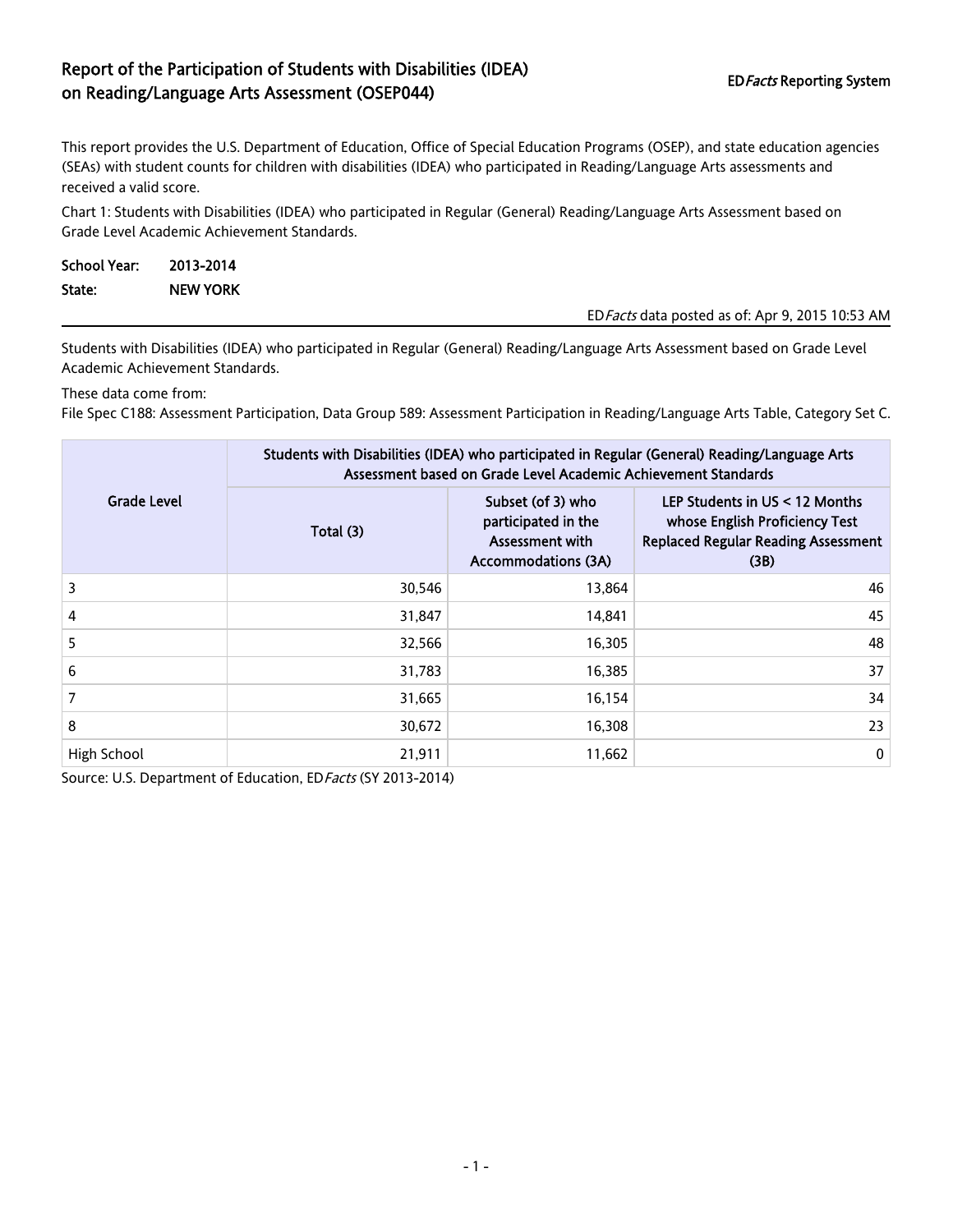## Report of the Participation of Students with Disabilities (IDEA) EDFacts Reporting System on Reading/Language Arts Assessment (OSEP044)

This report provides the U.S. Department of Education, Office of Special Education Programs (OSEP), and state education agencies (SEAs) with student counts for children with disabilities (IDEA) who participated in Reading/Language Arts assessments and received a valid score.

Chart 2: Students with Disabilities (IDEA) who participated in an Alternate Reading/Language Arts Assessments.

| <b>School Year:</b> | 2013-2014       |                                                  |
|---------------------|-----------------|--------------------------------------------------|
| State:              | <b>NEW YORK</b> |                                                  |
|                     |                 | ED Facts data posted as of: Apr 9, 2015 10:53 AM |

Students with Disabilities (IDEA) who participated in an Alternate Reading/Language Arts Assessments.

These data come from:

File Spec C188: Assessment Participation, Data Group 589: Assessment Participation in Reading/Language Arts Table, Category Set C.

|                    | Students with Disabilities (IDEA) who participated in an Alternate Reading/Language Arts Assessments |                                                                                                                                    |                                                                                                                              |                                                                                                                               |  |  |
|--------------------|------------------------------------------------------------------------------------------------------|------------------------------------------------------------------------------------------------------------------------------------|------------------------------------------------------------------------------------------------------------------------------|-------------------------------------------------------------------------------------------------------------------------------|--|--|
| <b>Grade Level</b> | Total (4)                                                                                            | Subset (of 4) whose<br><b>Alternate Assessment</b><br>was based on Grade<br>Level Academic<br><b>Achievement Standards</b><br>(AA) | Subset (of 4) whose<br><b>Alternate Assessment</b><br>was based on modified<br><b>Academic Achievement</b><br>Standards (4B) | Subset (of 4) whose<br><b>Alternate Assessment</b><br>was based on Alternate<br><b>Academic Achievement</b><br>Standards (4C) |  |  |
| 3                  | 2,620                                                                                                |                                                                                                                                    |                                                                                                                              | 2,620                                                                                                                         |  |  |
| 4                  | 2,967                                                                                                |                                                                                                                                    |                                                                                                                              | 2,967                                                                                                                         |  |  |
| 5.                 | 3,059                                                                                                |                                                                                                                                    |                                                                                                                              | 3,059                                                                                                                         |  |  |
| 6                  | 3,203                                                                                                |                                                                                                                                    |                                                                                                                              | 3,203                                                                                                                         |  |  |
| 7                  | 3,293                                                                                                |                                                                                                                                    |                                                                                                                              | 3,293                                                                                                                         |  |  |
| 8                  | 3,125                                                                                                |                                                                                                                                    |                                                                                                                              | 3,125                                                                                                                         |  |  |
| <b>High School</b> | 2,195                                                                                                |                                                                                                                                    |                                                                                                                              | 2,195                                                                                                                         |  |  |

 $1$ The column named 'Total (4)' is auto calculated from columns  $4A + 4B + 4C$ .

Source: U.S. Department of Education, ED Facts (SY 2013-2014)